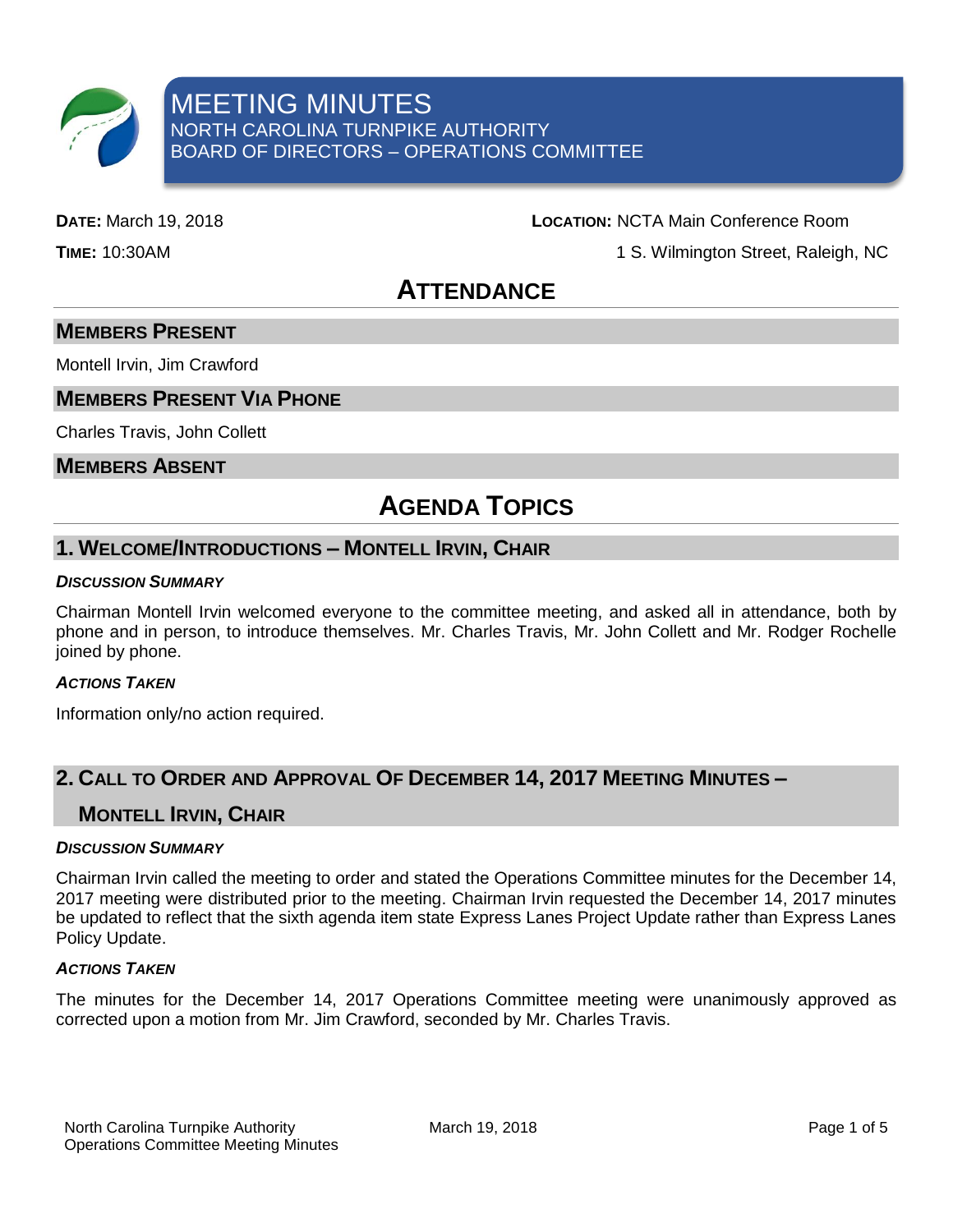# **3. OPENING COMMENTS – BEAU MEMORY, NCTA EXECUTIVE DIRECTOR**

### *DISCUSSION SUMMARY*

Mr. Beau Memory began his opening comments with a January update on Triangle Expressway, stating revenue for the month was 24% above projections and 6.3% year-over-year with more than \$3.8 million earned.

The month of February was strong with nearly 4 million transactions, an 8% year-over-year increase. The NC Quick Pass Transponder AVI rate made up 61% of the February transactions, and the Customer Service Center sold almost 8,000 Transponders.

Mr. Memory reiterated this past year has been busy with two procurements underway Back Office Systems and Triangle Expressway/Complete 540 Roadside Toll Collection System.

Complete 540 is nearing the end of the environmental impact process.

Fitch increased the outlook on the Triangle Expressway Toll Revenue and TIFIA debt from stable to positive.

Turnpike will co-host the IBTTA Managed Lanes, AET and Technology Summit in Charlotte April 22-24.

Mr. Memory concluded his comments by welcoming Angela Queenland (Customer Service Manager) and Logann Graham (Office Manager) to NCTA staff.

A correction to the meeting agenda: the next Operations committee meeting will be held April 12, 2018.

Chairman Irvin inquired on other factors that may have impact on financing due to the rating upgrade.

Mr. David Roy explained the rating is for Toll Revenue and TIFIA debt on Triangle Expressway; the outlook upgrade essentially means if the project continues to perform well, Turnpike would expect to see a rating increase in the next couple of years.

### *ACTIONS TAKEN*

Information only/no action required.

# **4. PROPOSED MONROE EXPRESSWAY TOLL RATE SCHEDULE – DAVID ROY**

### *DISCUSSION SUMMARY*

Mr. David Roy gave an overview of the Monroe Expressway Toll Rate Schedule, stating the road is currently scheduled to open November 2018 with a potential to move that date forward. A letter provided by CDM Smith affirms the proposed toll rate schedule as the same used in the studies for Toll Revenue Bonds and TIFIA funding of Monroe.

Chairman Irvin inquired on the comparison of a greenfield toll road like Monroe Expressway on a per mile rate.

Mr. Roy referenced the opening year on Triangle Expressway and stated the electronic toll rate was approximately \$0.15 per mile with a current rate around \$0.19 per mile. Monroe Expressway is slightly less at opening but the data is in the same range based on the T&R studies of the specific projects and economic data in the area.

Mr. Roy stated the request for the Operations Committee is to adopt the proposed resolution and recommend approval to the full board meeting on March 28, 2018.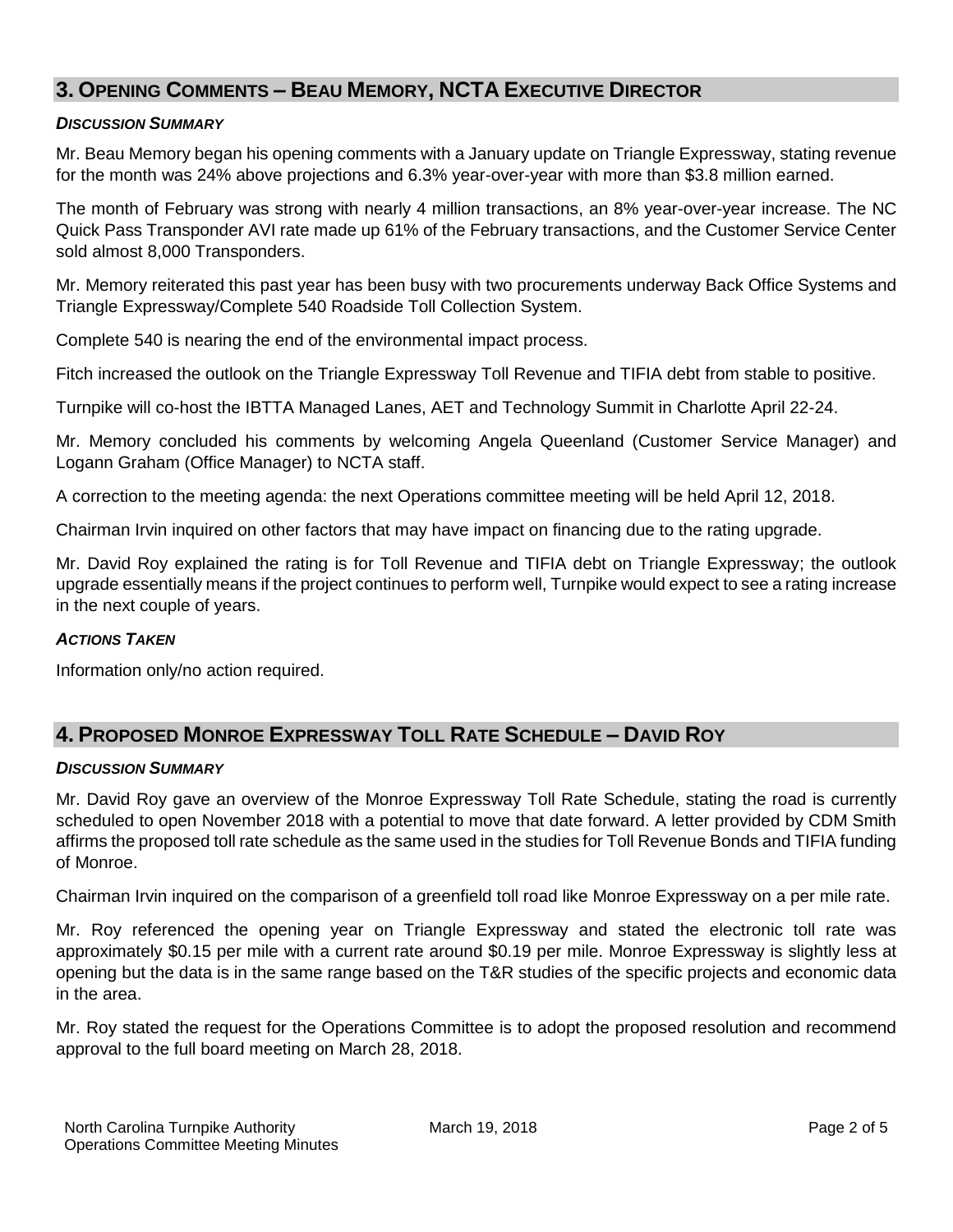Chairman Irvin inquired if the project will open entirely or in phases; he also inquired if the toll rates would be impacted based on the opening date.

Mr. Memory shared the project is on schedule to open in its entirety on November 2018.

Mr. Roy explained the toll rates are scheduled to increase annually on January 1, and the opening date rate will stay in place all of 2019.

Mr. Travis inquired if the volume of use will have impact on toll rate percentages with the annual increase of averages.

Mr. Roy explained the annual increase is for toll rates for a through trip, and the volume of use would have no impact on percentages. The intent is to approve a rate schedule for the life of the project.

Mr. Memory added the board can take action regarding rates; the schedule is designed to keep pace with expected growth of the project.

## *ACTIONS TAKEN*

A motion to move the proposed Monroe Expressway Toll Rate Schedule to the Turnpike Authority Board was approved unanimously upon a motion by Mr. Crawford, seconded by Mr. Travis.

# **5. WRONG WAY DRIVER – ANDY LELEWSKI, P.E.**

### *DISCUSSION SUMMARY*

Mr. Andy Lelewski gave an update on the Wrong-Way Driver Detection and Notification Pilot program, initiated in 2017. Mr. Lelewski stated the project will help prepare for large scale deployments on Monroe and later Triangle Expressway.

Chairman Irvin inquired if the detections are still averaging about three a month.

Mr. Memory stated there are about 30 detections a month, but only three are determined to be legitimate wrongway notifications.

Chairman Irvin inquired how to judge the program's success and implementation on other locations.

Mr. Lelewski explained evaluating the equipment and software at each site will determine the most effective way to detect the wrong-way vehicle. The Monroe Expressway project is anticipated to have detection on ramps and mainline sites.

Mr. Lelewski stated after the current toll equipment reaches end of life, a full deployment could be implemented on Triangle Expressway in 2019.

### *ACTIONS TAKEN*

Information only/no action required.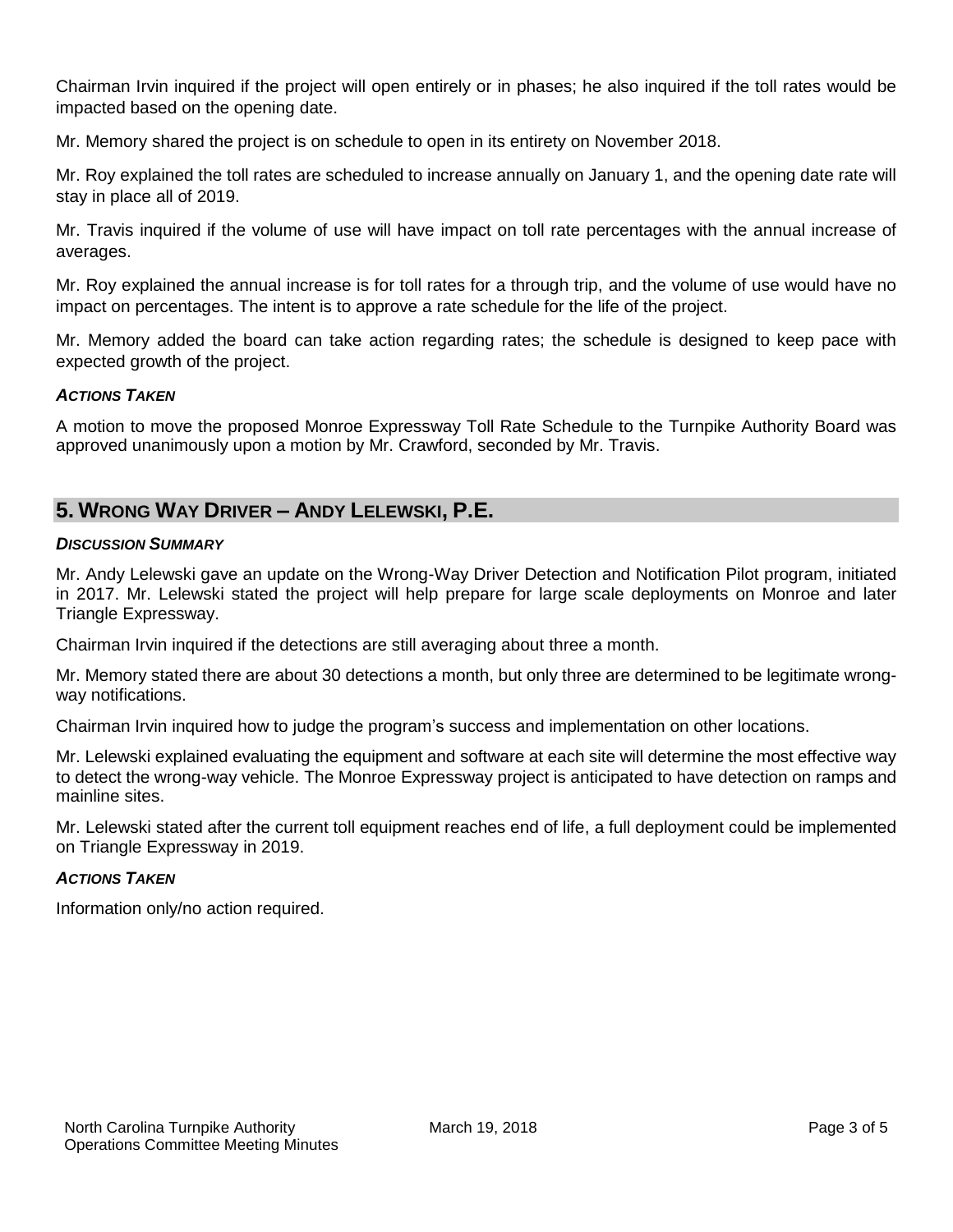# **6. I-485 & US 74 EXPRESS LANES PROJECT UPDATE – DAVID ROY**

### *DISCUSSION SUMMARY*

Mr. David Roy gave an overview on the I-485 and US 74 Express Lanes projects. Mr. Roy restated the design plans Mr. Rodger Rochelle presented for both projects during the December Operations Committee meeting. Mr. Roy also gave a financial overview of the projects. Mr. Roy stated NCDOT is funding capital costs concerning construction, and that there is no support guarantee in place for operations and maintenance or renewal and replacement costs. Mr. Roy explained the projects do not have funding to support debt service or capital cost for operations, and noted NCTA is responsible for toll zones but cannot cross collateralize projects.

Mr. Travis inquired on the estimated delivery date on the projects to open to traffic.

Mr. Rochelle stated the estimated date for the starter project on US 74 is late 2019 or early 2020. Mr. Rochelle added I-485 would have a July 2018 let date, and late 2021 opening date.

Mr. Roy summarized the financial overview using a 50% downside for each project.

Chairman Irvin requested Turnpike run a scenario that adds roadway maintenance to the cost of operations.

### *ACTIONS TAKEN*

Information only/no action required.

# **7. RESOLUTION REQUESTING AN NCDOT SUPPORT GUARANTEE FOR CERTAIN STIP PROJECTS – DAVID ROY**

### *DISCUSSION SUMMARY*

Mr. Roy gave a quick financial update on NCDOT's support guarantee agreement. Mr. Roy requested the committee to approve the proposed backstop resolution for the Complete 540 project to take before the NCDOT board to request support.

Mr. Wally McBride was invited to join the discussion to address the questions Board members may have.

### *ACTIONS TAKEN*

A motion to move the Resolution Requesting an NCDOT Support Guarantee for Certain STIP Projects to the Turnpike Authority Board was approved unanimously upon a motion by Mr. Crawford, seconded by Mr. John Collett.

# **8. BILL BY EMAIL PROGRAM – ANGELA QUEENLAND (RESCHEDULED FOR NEXT MEETING)**

### *DISCUSSION SUMMARY*

Due to schedule conflicts, Chairman Irvin requested the Bill by Email Program presentation be moved to the next Operations Committee meeting April 12, 2018.

### *ACTIONS TAKEN*

No action required.